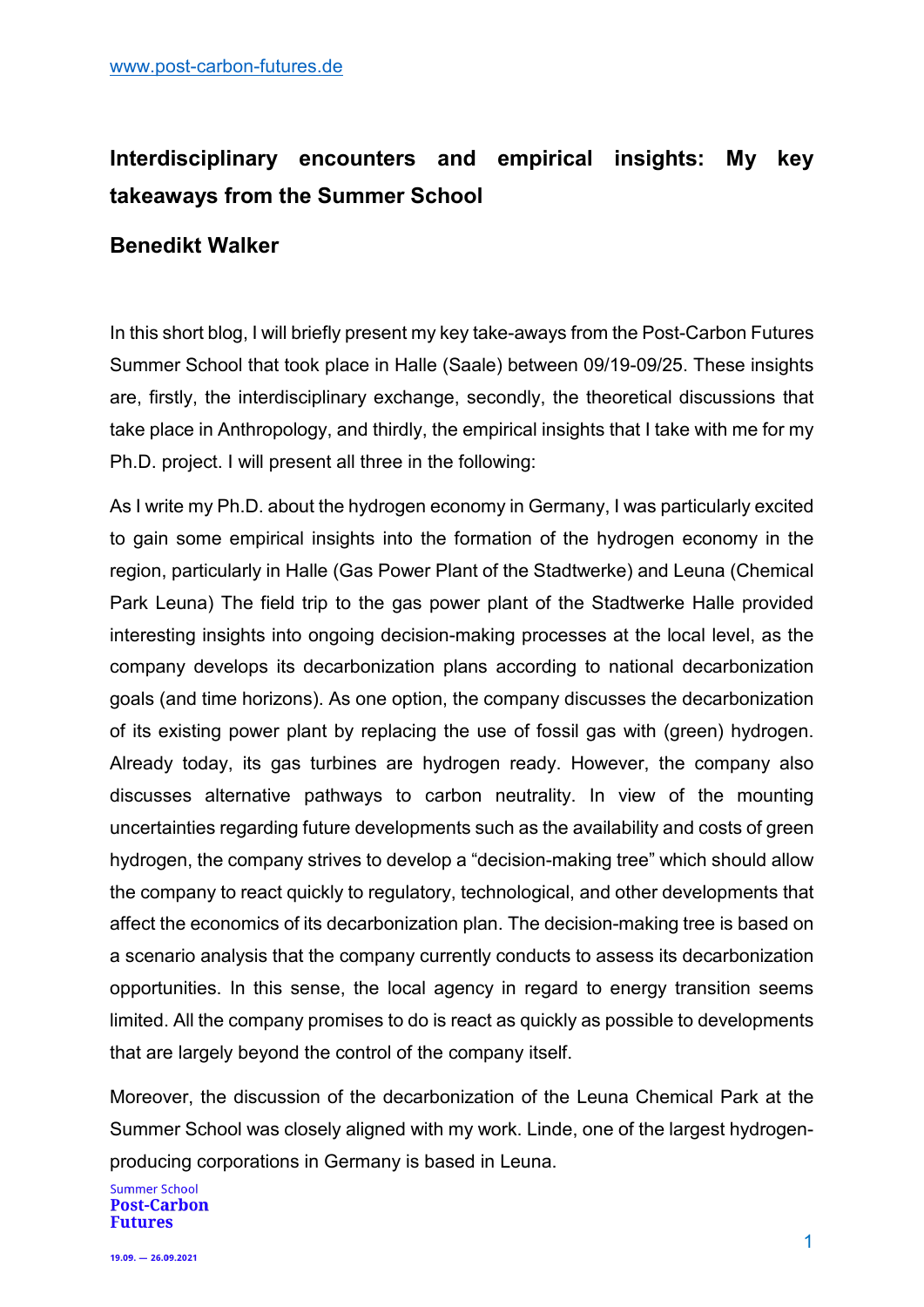However, the company currently produces hydrogen based on fossil fuels and sells it mainly as a chemical feedstock for further production processes. In the future, this socalled grey-hydrogen needs to be replaced with green hydrogen, produced from renewable energy. The current hydrogen boom emphasizes the importance that (green) hydrogen will play in the global energy transition. On the one hand, the increasing importance of (green) hydrogen for the energy sector poses great opportunities for Linde to develop new business opportunities. On the other hand, other powerful actors (particularly energy suppliers) now enter the hydrogen business and represent new competitors for Linde that could potentially disrupt its existing business areas. As such, Linde seems well-positioned to become an important player in the future hydrogen economy, even though its success will depend on the company's ability to push the decarbonization agenda proactively.

Besides Linde, the local oil industry at the Leuna Chemical Park is heavily invested in the use of green hydrogen as a chemical feedstock for the production of synthetic fuels. Insofar, the chemical park is an interesting site to consider questions of hydrogen production and use in different economic sectors, as well as the decarbonization of the chemical industry and its infrastructural assets. Since Felix Ringel will conduct a research project on the chemical park in the future, I think that the Summer School provided excellent opportunities for networking and thinking about possible collaborations in the future.

As I have a background in economic geography and consider myself a political economist, the discussions with the participating anthropologists offered inspiring insights into alternative ways of doing research. From my perspective, the anthropological epistemology focuses on the micro-level of everyday practices and meaning. In this regard, the research goals and methods (participatory observation) of the anthropologists present at the Summer School differed from my own, more macrooriented research goals and methods (expert interviews). Nevertheless, similarities with geography exist as well, as anthropological research, for example, highlights the importance of certain places for communities. Therefore, the conference offered me important means to reflect on my disciplinary views and assumptions.